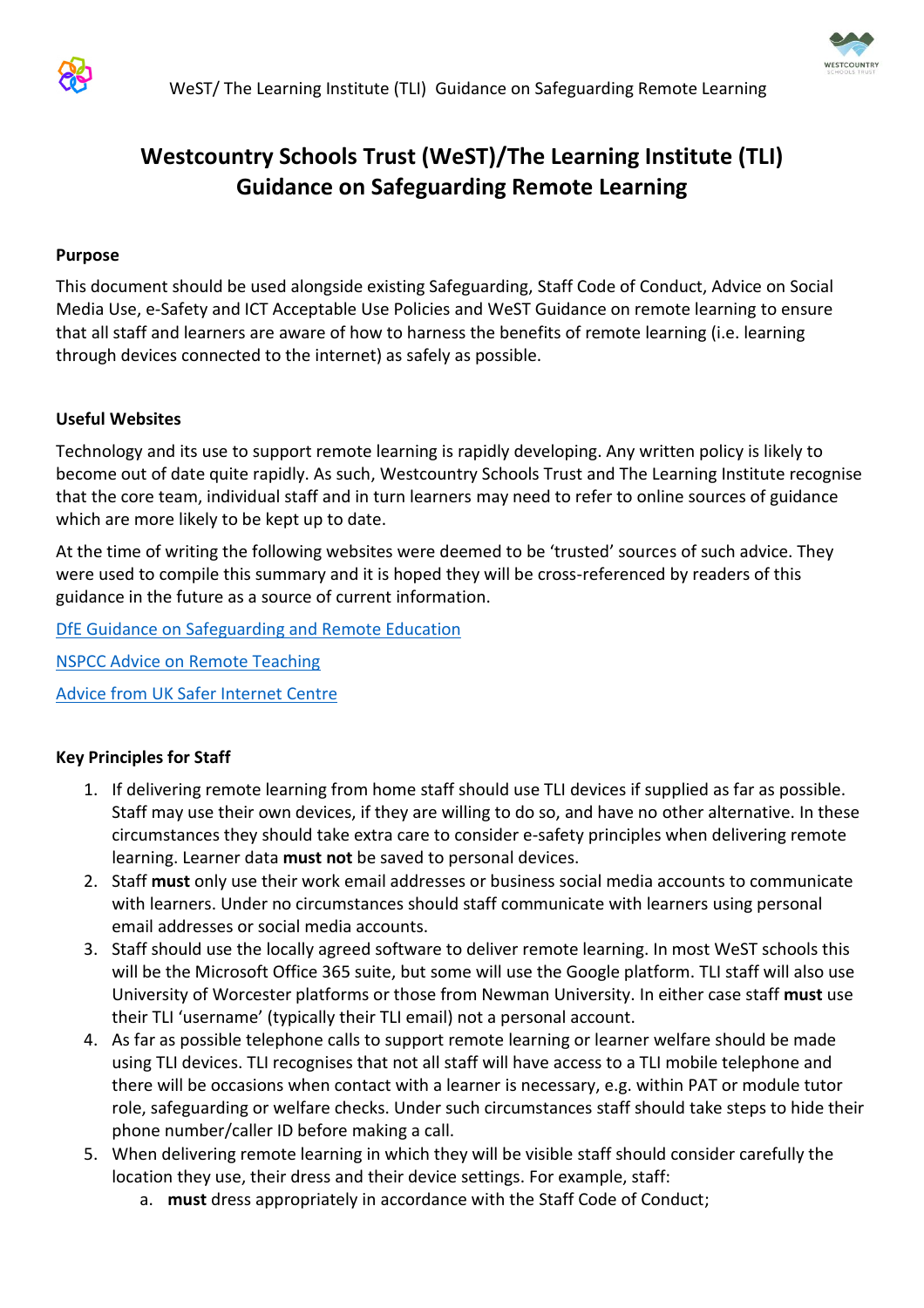

WeST/ The Learning Institute (TLI) Guidance on Safeguarding Remote Learning

- b. should not deliver remote learning from a bedroom. If located in a bedroom a background effect should be used where possible;
- c. choose a 'quiet' location in their house where it is unlikely that other household occupants can be seen/heard in the background;
- d. brief other household occupants that they are delivering remote learning and that as such you should not be disturbed, except in an emergency;
- e. should give due consideration to the background that will be visible if using a webcam and, where possible, use appropriate 'background effects' to mask details of their home location;
- f. be careful if 'screen sharing' that no other, unsuitable content is visible elsewhere on the screen outside of the main window intended to be viewed;
- 6. In addition to the above if conducting 'live online learning' staff:
	- a. **Must** ensure that these are recorded, and that the recording is stored on an approved server (e.g. if using Collaborate the recording would be saved via Blackboard/Moodle to a secure location within the university). These recordings may be made available **for student use only**, and they may be reviewed for training purposes or in the event of a reported issue e.g. safeguarding;
	- b. Should explain to learners how the session will be conducted and remind them to behave respectfully at all times;
	- c. Should establish and maintain clear routines regarding participation from learners. For example,
		- i. they should instruct them in the appropriate use of the 'mute/unmute' facility on the platform being used
		- ii. explain how question will be asked and answered
		- iii. consideration how functions such as 'chat', 'Q&A' and 'hands up' on platforms such as MS Teams, Collaborate and Google Meet will be used.

**NB** – WeST and TLI recognise that the wide variety of staff experience and learning scenarios means that it is not prudent to recommend a blanket approach to how staff/learners use these software facilities. Staff should follow local guidance and seek clarification through their usual line management routes if they have queries.

## **Key Principles for Learners**

TLI has considered the most appropriate mechanism by which to ensure as far as possible learners, are aware of and follow these principles.

Learners should:

- 1. only use University of Worcester email addresses to contact staff;
- 2. only use their university 'usernames' to access any internet-based learning platforms being delivered by staff;
- 3. **not** share their username and/or password for internet platforms;
- 4. as far as possible, engage in remote learning in a shared space, such as a kitchen or living room. They should avoid using individual bedrooms if possible.
- 5. dress appropriately, e.g. clothing deemed suitable for a face to face session
- 6. be mindful of what others might see behind them;
- 7. where possible, be taught the benefits of using appropriate 'background effects' to mask details of their home and be encouraged to use these;
- 8. if considered vulnerable, receive remote learning with a trusted adult in the vicinity;